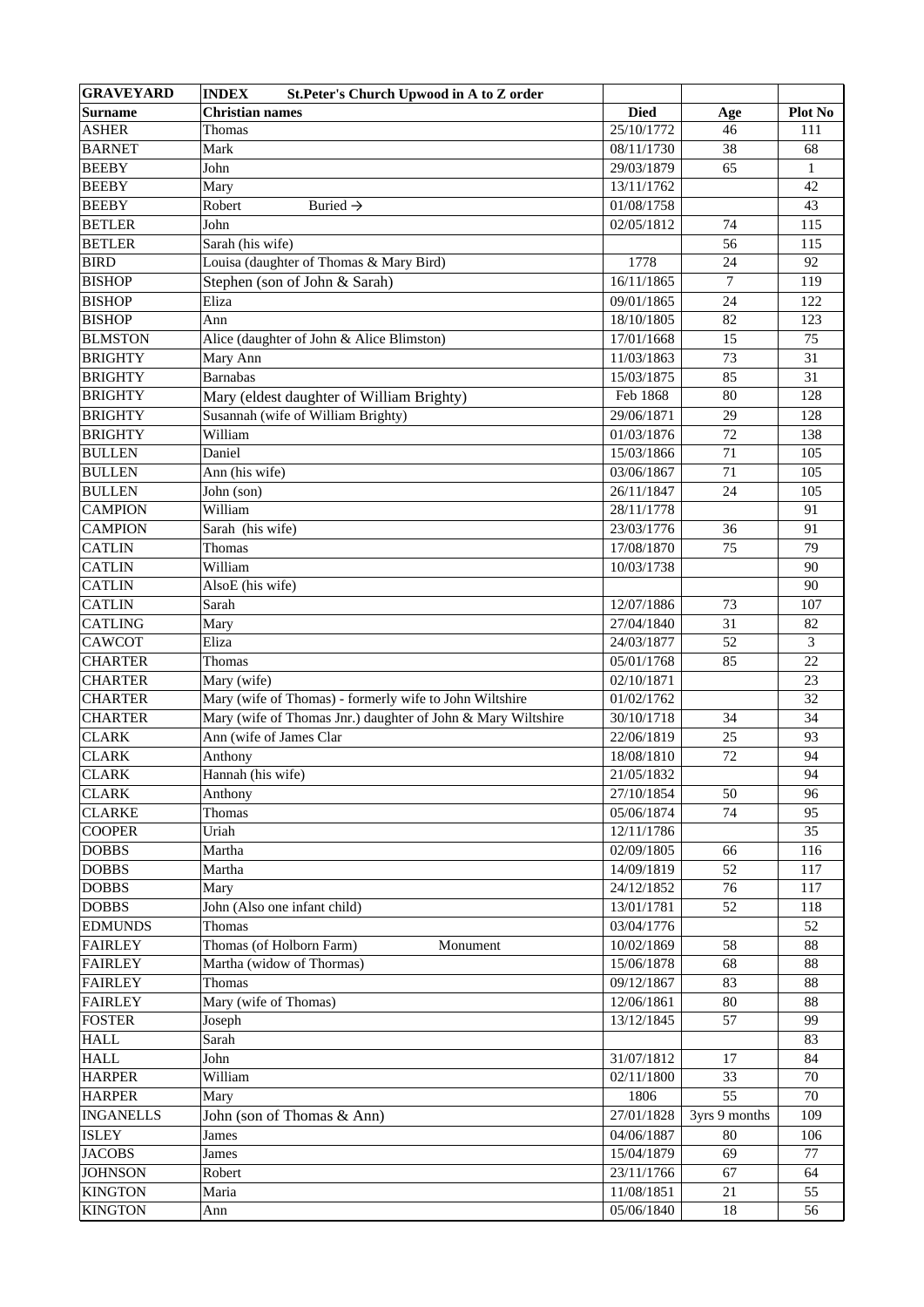| <b>Surname</b>   | <b>Christian names</b>                               | <b>Died</b> | Age            | Plot No        |
|------------------|------------------------------------------------------|-------------|----------------|----------------|
| <b>MARTIN</b>    | Peter                                                | 19/10/1861  | 61             | 8              |
| <b>MARTIN</b>    | Robert                                               | 18/07/1794  | 43             | 61             |
| <b>MARTIN</b>    | Stephen                                              | 03/09/1839  | 72             | 62             |
| <b>MARTIN</b>    | Sarah                                                | 02/01/1850  | 82             | 62             |
| <b>MARTIN</b>    | Jonathon                                             | Aug 1788    | 74             | 63             |
| <b>MARTIN</b>    | William                                              | 01/07/1806  | 74             | 66             |
| <b>MARTIN</b>    | Jonathon                                             | 07/08/1838  | 70             | 69             |
| <b>MASTERS</b>   | Richard                                              | 26/11/1744  | 35             | 44             |
| <b>MASTERS</b>   | Lettice                                              | 26/09/1781  |                | 45             |
| <b>MIDDLETON</b> | John<br>Buried $\rightarrow$                         | 22/11/1807  |                | 49             |
| NEWMAN           | Susanna (wife of Samuel)                             |             |                | 59             |
| <b>PALMER</b>    | Louisa                                               | 18/02/1873  | 28             | 74             |
| <b>PARRET</b>    |                                                      | 1780        | 55             | 135            |
| <b>PENTELOW</b>  | John Wells (son of John & Anne)                      | 03/10/1865  | 10             | 87             |
| <b>PERRY</b>     | Ann (wife of William)                                | 07/01/1822  | 48             | 40             |
| <b>PERRY</b>     | William                                              | 17/12/1837  | 60             | 40             |
| <b>PERRY</b>     | Richard(son of Henry & Elen)                         | 20/11/1781  | 6              | 41             |
| <b>PERRY</b>     | Jane (daughter of Henry & Elizabeth)                 |             |                |                |
|                  |                                                      | 05/11/1786  | 7              | 46             |
| <b>PERRY</b>     | William / Robert                                     |             |                | 57             |
| <b>PICKARD</b>   | William                                              | 30/06/1740  | 41             | 85             |
| <b>POOLEY</b>    | John                                                 | 20/01/1848  | 76             | $\overline{4}$ |
| <b>POOLEY</b>    | Jane                                                 | 19/11/1860  | 81             | $\overline{4}$ |
| <b>POOLEY</b>    | Charlotte Matilda (daughter)                         | 11/11/1820  | 3              | 5              |
| <b>POOLEY</b>    | Robert                                               |             |                | 6              |
| <b>POOLEY</b>    | Mary                                                 | 01/12/1850  | 77             | 10             |
| <b>POOLEY</b>    | John                                                 | 05/12/1886  | 35             | 11             |
| <b>POOLEY</b>    | Thomas                                               | 18/06/1831  | 63             | 12             |
| <b>POOLEY</b>    | Mary                                                 | 05/03/1828  | 85             | 13             |
| <b>POOLEY</b>    | Thomas                                               |             |                | 14             |
| <b>POOLEY</b>    | Richard                                              |             |                | 16             |
| <b>POOLEY</b>    | Robertson                                            |             |                | 17             |
| <b>POOLEY</b>    | Richard                                              | 28/11/      |                | 18             |
| <b>POOLEY</b>    | George                                               | 19/01/1777  |                | 19             |
| <b>POOLEY</b>    | Richard                                              | 09/02/1780  |                | 20             |
| <b>POOLEY</b>    | George Warner                                        | 10/09/1780  | 1 yr 11 months | 21             |
| <b>RAPPITT</b>   | Ann (wife of John)                                   | 19/07/1835  | 76             | 108            |
| <b>RIDER</b>     | Ann                                                  | 01/09/1857  | 62             | 28             |
| <b>RUDGE</b>     | William                                              | 02/07/1781  | 67             | 60             |
| <b>SEATON</b>    | Warren                                               | 06/12/1825  | 45             | $80\,$         |
| <b>SEATON</b>    | Julia                                                | 31/10/1852  | 70             | 80             |
| <b>SETCHELL</b>  | Sarah                                                |             |                | 24             |
| <b>SETCHELL</b>  | Maria (daughter of William & Mary                    | 19/07/1828  | 6              | 36             |
| <b>SETCHELL</b>  | James (son)                                          | 10/09/1828  | lyr, 10 months | 36             |
| <b>SETCHELL</b>  | Mary Ann (daughter)                                  | 01/10/1835  | 22             | 36             |
| <b>SETCHELL</b>  | William                                              | 19/04/1847  | 63             | 37             |
| <b>SETCHELL</b>  | Martha (wife)                                        | 11/01/1850  | 62             | 37             |
| <b>SETCHELL</b>  | Amelia (daughter of Thomas & Mary)                   | 01/01/1865  | 5              | 38             |
| <b>SETCHELL</b>  | Ann (wife of John)                                   | 13/06/1841  | 76             | 78             |
| <b>SHARP</b>     | Thomas                                               | April 1708  |                | 97             |
| <b>SHARP</b>     | John                                                 |             | 82             | 98             |
|                  |                                                      |             |                |                |
| <b>SHARP</b>     | Martha (his wife)                                    | 16/08/1868  | 78             | 98             |
| <b>SIMPSON</b>   | William                                              | 14/07/1780  | 34             | 124            |
| <b>SIMPSON</b>   | Thomas                                               | 30/04/1824  | 69             | 125            |
| <b>SINCLAIR</b>  | John                                                 | 19/01/1885  | 71             | 72             |
| <b>SINCLAIR</b>  | Joseph (Also two children who died in their infancy) | 22/02/1859  | 37             | 72             |
| <b>SMITH</b>     | William                                              | 27/08/1825  | 71             | 89             |
| <b>STOKELY</b>   | John                                                 |             |                | 58             |
| <b>THOMPSON</b>  | Joseph                                               | 05/08/1827  | 55             | 81             |
| <b>TOFT</b>      | Eliza (wife of James Toft)                           | 07/01/1832  | $32\,$         | 104            |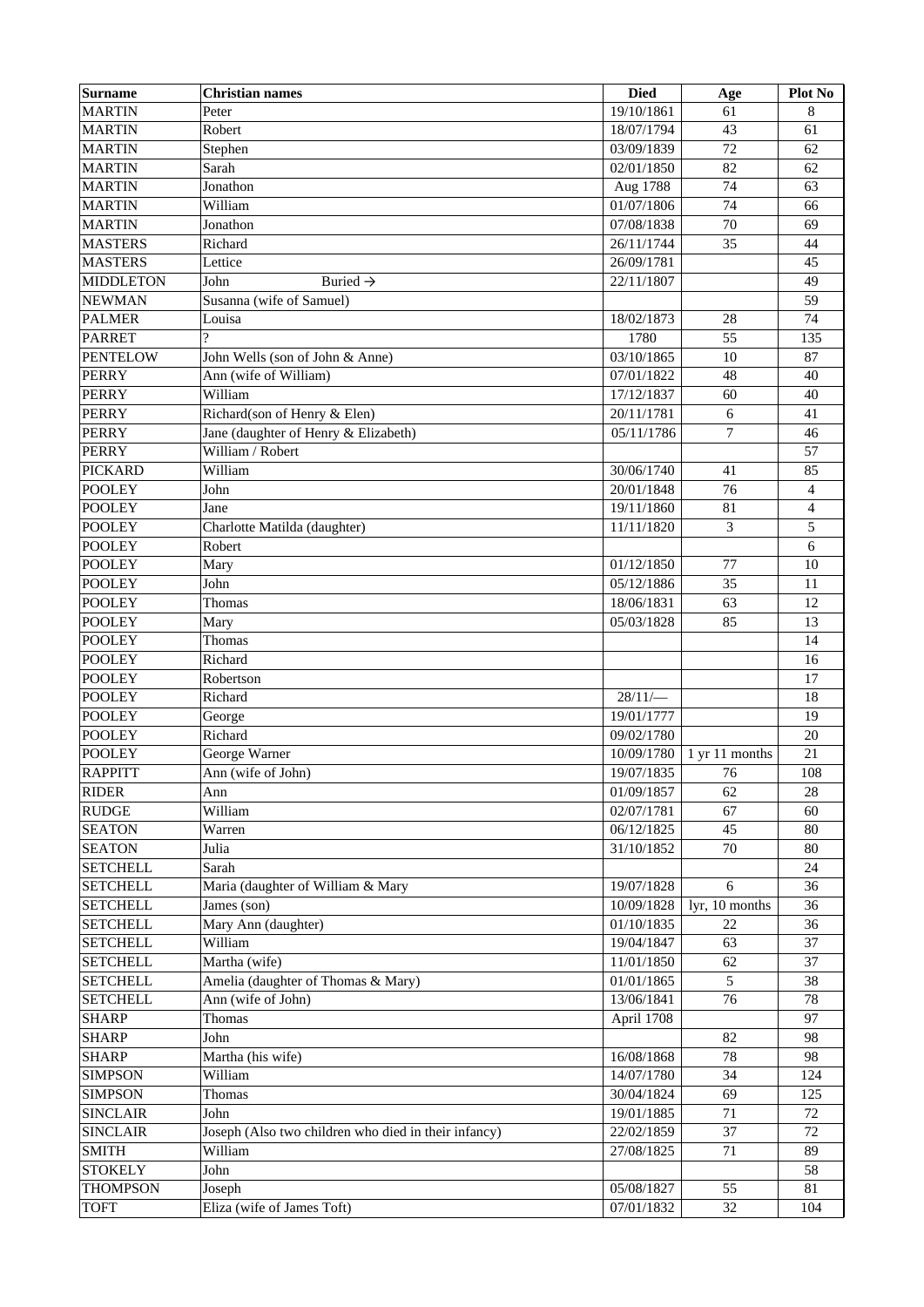| Surname          | <b>Christian names</b>                    | <b>Died</b> | Age           | Plot No         |
|------------------|-------------------------------------------|-------------|---------------|-----------------|
| <b>WALLIS</b>    | John                                      | 16/01/1821  | 68            | 112             |
| <b>WALLIS</b>    | Catherine (wife of John Wallis)           | 19/11/1802  | 73            | 113             |
| <b>WALLIS</b>    | buried $\rightarrow$<br>John              | 11/11/1795  |               | 114             |
| WELLS            | Mary Warner                               | 20/07/1874  | 59            | 9               |
| <b>WEST</b>      | Susanna (daughter of John & Elizabeth)    | 03/04/1804  | 2yr, 9 months | 48              |
| <b>WILTSHIRE</b> | Ann (wife of John)                        | 04/10/1751  | 32            | 29              |
| <b>WILTSHIRE</b> | Ann                                       | 19/06/1825  | 71            | 30              |
| <b>WILTSHIRE</b> | Alis (spinster) Buried $\rightarrow$      | 28/04/1740  |               | 33              |
| WRIGHT           | Robert                                    | 07/06/1878  | 74            | 86              |
| <b>WRIGHT</b>    | Octavius (son)                            | 03/11/1874  | 42            | 86              |
|                  |                                           |             |               |                 |
|                  | Church Yard Garden of Rememberance A to Z |             |               |                 |
| Bowman           | William George                            | 2004        | 87            | 20              |
| <b>Bruce</b>     | James                                     | 2000        | 70            | 14              |
| Finlay           | George Alistair                           | 1993        | 50            | 5               |
| Finlay           | George                                    | 1997        | 82            | 12              |
| Fowler           | Reginald                                  | 1994        | 70            | 3               |
| Gibbs            | Iris Enid                                 | 1996        | 72            | $\mathbf{1}$    |
| Gillson          | Phillip Bruce                             | 2002        | 56            | 21              |
| Gray-Newton      | <b>William Duncan</b>                     | 1993        | 87            | 6a              |
| Gray-Newton      | Elizabeth Fisher Seath                    | 1998        | 80            | 6 <sub>b</sub>  |
| Hancock          | Esme Joan                                 | 1998        | 78            | 8               |
| Martin           | David James George                        | 2008        | 78            | 10              |
| Neall            | Jack                                      | 1993        | 66            | $\overline{4}$  |
| Pinkerton        | Doreen Patricia                           | 1999        | 87            | 13a             |
| Pinkerton        | George Eustace                            | 2002        | 86            | 13 <sub>b</sub> |
| Raby             | Lawrence (Lol)                            | 1990        | 68            | 11              |
| Richardson       | Geoffrey                                  | 1991        | 74            | 7a              |
| Richardson       | Kathleen                                  | 2001        | 81            | 7 <sub>b</sub>  |
| Scorer           | Nora                                      | 1993        | 85            | 2a              |
| Scorer           | <b>Thomas Greenwell</b>                   | 1995        | 86            | 2 <sub>b</sub>  |
| Somerfield       | Harry Hubert                              | 1999        | 74            | 15              |
| Somerfield       | Edna Dorothy                              | 2000        | 84            | 16              |
| Thomas           | Hayden William                            | 2005        | 65            | 18              |